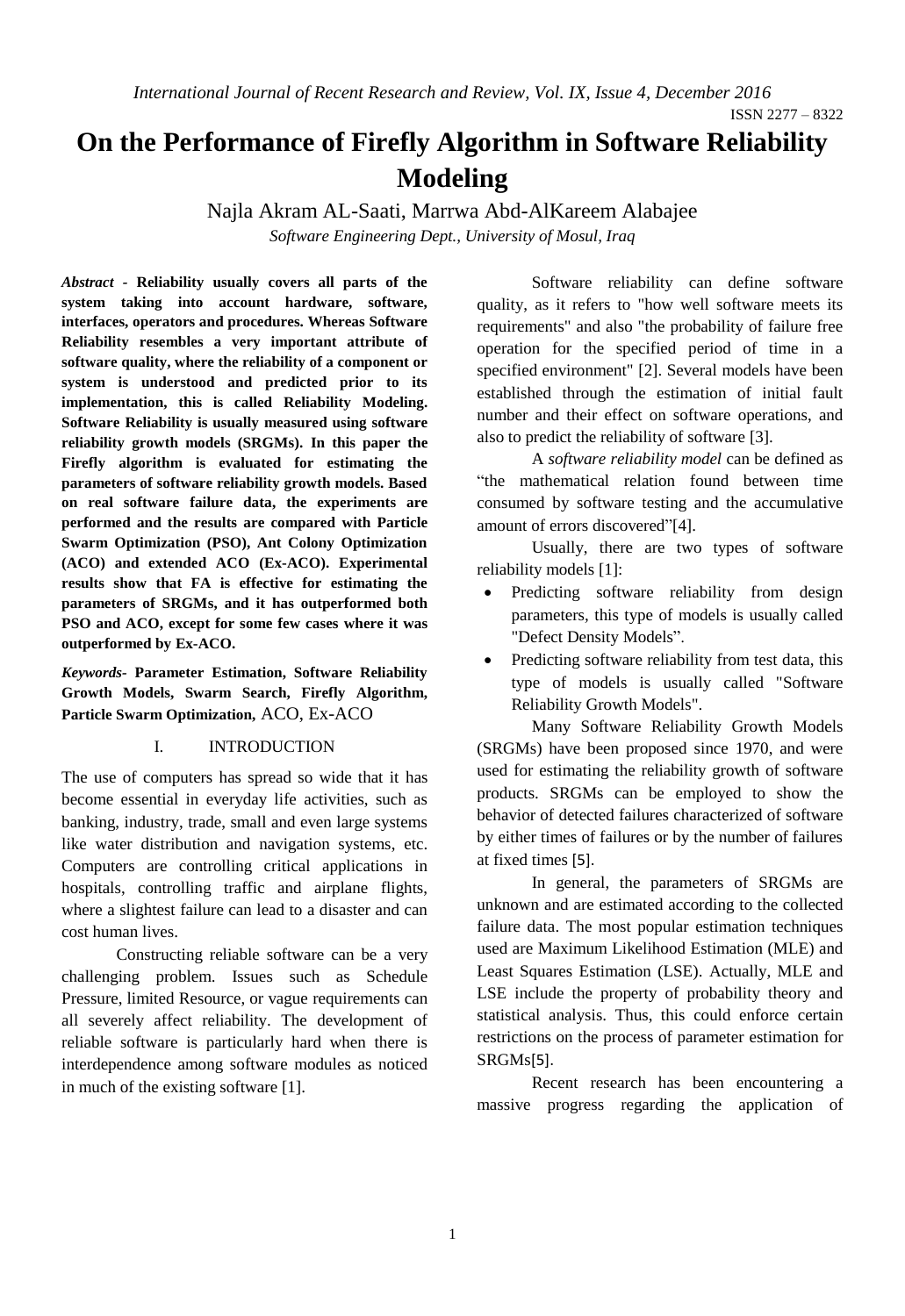Evolutionary Computational techniques in Software Engineering, especially in discovering good-enough solutions to problems such as prediction, estimation and optimization [6].

In this work the Firefly Algorithm (FA), one of the Swarm Intelligent techniques, is to be used for estimating the parameters of the SRGMs. This is done with the use of real *failure data* to demonstrate the performance of the employed algorithm. Results will be compared with those obtained using three models, the Exponential (Goel-Okumoto), S-shaped and Power models, whose parameters were estimated using Particle Swarm Optimization (PSO) [7]. In addition the results are to be compared with those achieved by Ant Colony Optimization (ACO) and extended ACO [8] using the same previously mentioned models along with the M-O model.

## II. RELATED WORK

Models of SRGMs were considered for studying and analysis through the literature for many years and here are some of these studies:

- 2003:Xie, Hong, and Wohlin<sup>[9]</sup>, suggested a method to estimate model parameters using the available information of earlier project releases for early prediction of reliability.
- 2004: Okamura, Murayama, and Dohi $[10]$ , introduced a unified parameter estimation method established on the EM (Expectation-Maximization) principle for discrete software reliability models.
- 2005: Huang [11] presented a performance analysis of SRGMs with testing effort and change-point.
- 2006:Sheta [7]employed PSO to solve the parameter estimation problem for the exponential, power and S-Shaped models.
- 2007: Huang, Kuo, and Lyu[12], proposed new models by integrating the logistic testing-effort function into both exponential-type, and S-shaped models, parameters for the models are estimated using Maximum Likelihood Estimation (MLE).
- 2008: Hsu, Huang, and Chen [13], recommended a modified genetic algorithm with calibrating fitness functions, weighted bit mutation, and rebuilding mechanism for the parameter estimation of software reliability growth models (SRGMs).
- 2009:Yadav and Khan[14], presented taxonomy for software reliability models, the models under review

reflect either infinite or finite number of failures. All exponential distribution models reflect finite failures. In contrast, logarithmic distribution based model reflect infinite failures.

- 2010: Satya Prasad, Naga Raju, and Kantam [15], proposed anew model that combine both imperfect debugging and change-point problems into SRGM.
- 2011: Gupta, Choudhary, and Saxena [16], made an analysis for software reliability using Yamada Sshaped model and generalized it by including imperfect debugging and time delay function.
- 2012: Shanmugam and Florence<sup>[3]</sup> made a comparison among parameter best estimation methods and pointed that that ACO was the best. In the same year, they made an improvement [8] on ACO and compared it to their previous work.
- 2013: Anjum, Haque, and Ahmad [17], developed a computational methodology based on weighted criteria to analyze the performance for various NHPP models. Also in 2013, Al-Saati and Alabaje [6] investigated the use of Cuckoo Search in estimating the parameters for a number of SRGMs.
- 2014: Srinivasa Rao [18], proposed software prediction models based on software reliability to improve the failure data, it was considered as a Non-Homogeneous based exponential distribution.
- 2015: Kaur[19] used a CASRE tool to measure the reliability of software using some of the models. Also that year, Wayne and Modarres [20] presented a new method for projecting the reliability growth of a complex continuously operating system. The model tolerates arbitrary corrective action strategies.

## III. SOFTWARE RELIABILITY GROWTH MODELS (SRGMs)

# *A. Definitions of SRGMs*

Throughout the last passing decades, various software reliability growth models (SRGM) have been established to be used for evaluating the status of development in the course of testing [21].

Software reliability growth models (SRGM) define the overall form of the dependence of the failure process on the basic factors that affect it:

- Fault Introduction,
- Fault Removal, and
- The Operational Environment.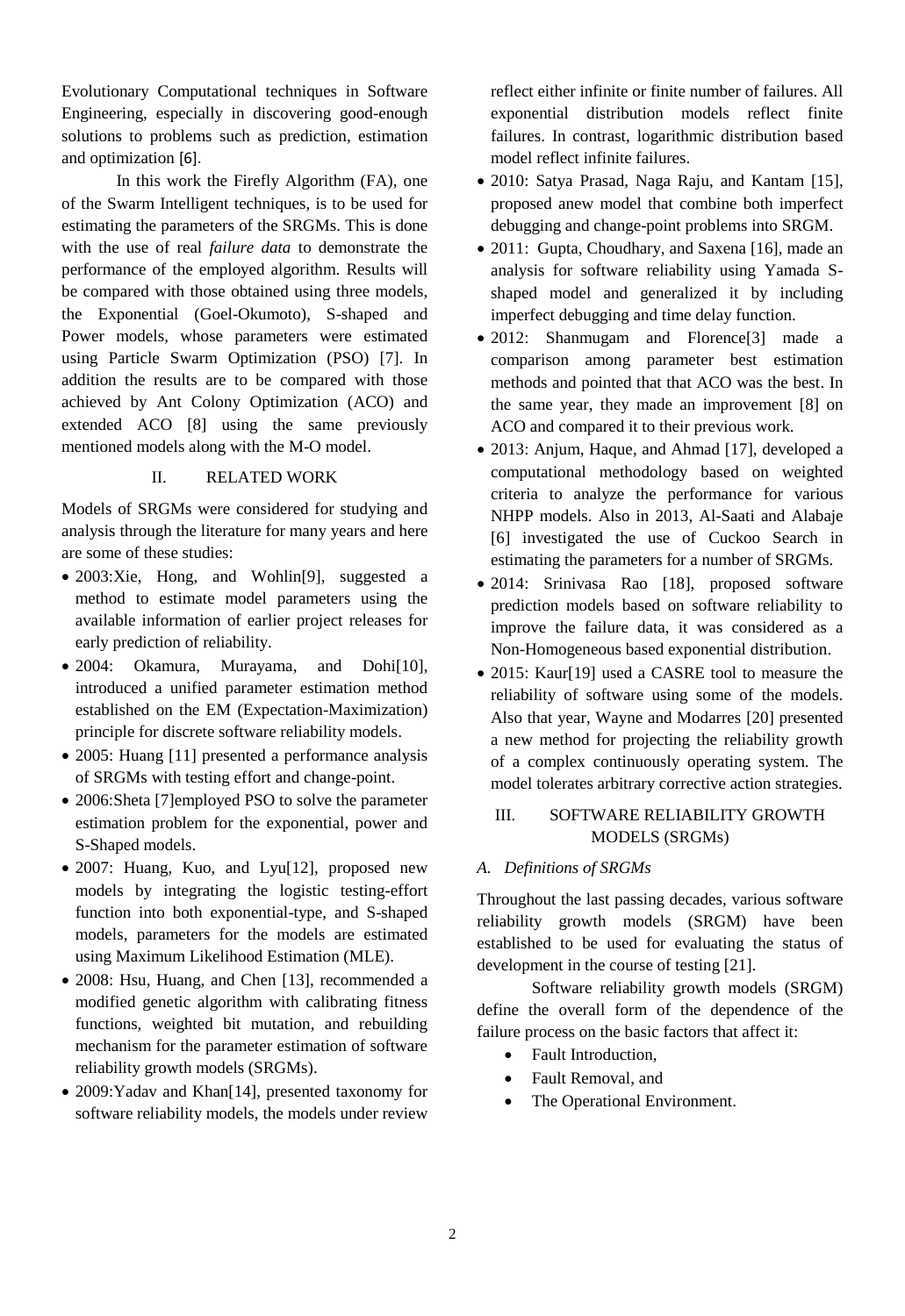In general, failure rates of software system decreases with time after being forced by both Fault Identification and Removal. The main purpose of a software reliability model is to predict failure actions expected to be experienced when the software is in operation. Such a predicted behavior varies quickly and can be observed throughout the test period of the program [22].As faults are detected and repaired, Models of SRGM become important in estimating the enhancement of software reliability [23].

Software reliability modeling includes mathematical and statistical functions that employ quite a few computational steps. The parameters of the Models' Equations are estimated with techniques such as least squares fit or maximum likelihood estimation [24]. The fact is that each model is able to provide good result for a certain data set; however no model can provide such results for all data sets [17].

In SRGM, reliability can grow through testing time *t*, which is typically measured in terms of the CPU execution time in use, or the amount of manhours or days. This growth is commonly identified either in terms of failure intensity $\lambda(t)$ , or in terms of the mean value function  $\mu(t)$ [25]. A number of parameters must be estimated by the failure data collected to calculate the mean value function [9].In general SRGMs encounter some major challenges [2]:

- Software testers don't usually follow the operational profile in testing the software, thus what is seen through software testing may not be straightly extensible for operational use.
- Once the number of failures collected is limited, it becomes difficult to carry out statistically expressive reliability predictions.
- Some assumptions of SRGM are not realistic.

Terms used in defining the models in the next subsections are given in TABLE I.

| FULLIS USED TOT DETITING SINUMES |                                                                                                                  |  |  |
|----------------------------------|------------------------------------------------------------------------------------------------------------------|--|--|
| Term                             | Definition                                                                                                       |  |  |
| $\mu(t)$                         | Denotes the mean failure function, i.e., the<br>expected number of failures observed over a<br>period of time t. |  |  |
| $\lambda(t)$                     | Is the failure intensity function, i.e., failure<br>rate                                                         |  |  |

|  | <b>TABLE I</b>                |  |
|--|-------------------------------|--|
|  | Terms used for defining SRGMs |  |

| a | The initial estimate of the total failure          |  |  |
|---|----------------------------------------------------|--|--|
|   | recovered at the end of the testing process.       |  |  |
| b | Represents the ratio between the initial failure   |  |  |
|   | intensity $\lambda$ 0 and total failure.           |  |  |
|   | NHPP   The Non Homogenous Poisson Process:         |  |  |
|   | provides probability that the number of            |  |  |
|   | failures at a time t will have a particular value. |  |  |

## *B. Classification of SRGMs*

SRGMs can be classified in to two types [26]:

- Models described in terms of the failure times of the process, most popular known class models of this type is the class of the General Order Statistics (GOS) models , it is assumed that the unknown initial number of faults (N) in a software system be unknown but fixed.
- Models described in terms of the number of observed failures, the most popular class models of this type, is the class of non-homogeneous Poisson process (NHPP) models. It is assumed that the unknown initial number of faults (N) in a software system be a random variable following a Poisson distribution.

In this work, models from the second type are used.

## *C. General NHPP Model*

One of the most commonly studied SRGMs is the Non-Homogeneous Poisson Process (NHPP), and because of its mathematical tractability and wide applicability, it became one of the main classes of the present SRGMs [27]. NHPP models are also called *fault counting models* which can either be finite or infinite models, according o how they are stated [24].

NHPP models are considered to be very advantageous in the analysis of reliability, particularly in repairable systems. These models can be used for both software and hardware, and for combined systems, this is mainly due to the fact that hardware systems are usually repairable, and software debugging is also a repair process [28].

The NHPP based models are considered to be simple, convenient and compatible. It is essential, in these models, to specify a suitable mean value function to represent the probable number of failures occurred up to a precise time point. Being NHPP based SRGMs; they can be successful in practical software reliability engineering [29].The number of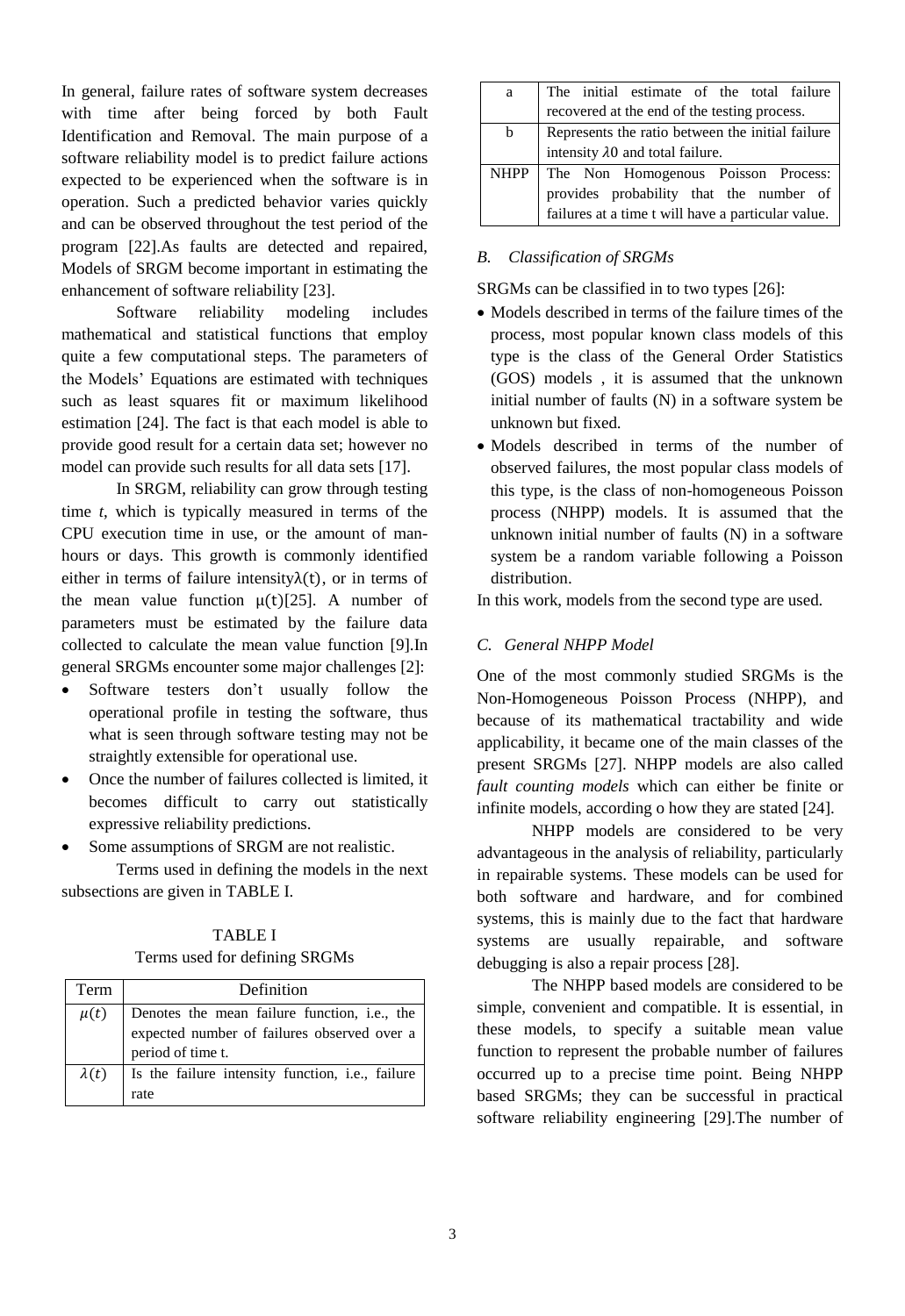detected failures up to time (t) can be modeled as a pure birth counting process  $(N(t))_{t\geq0}[4]$ .

It is assumed that the number of software failures during non-overlapping time intervals don't have any impact each other. That means, for any finite collection of times  $t_1 < t_2 < \cdots < t_n$  the "n" random variables { $N(t_2) - N(t_1)$ }, .... {  $N(t_n) - N(t_{n-1})$ } are independent. Therefore, the counting process {N (t), t>0} has independent increments [29].

If the expected number of software failuresis represented by  $\mu(t)$ in time (t), then the mean value function  $\mu(t)$  is finite valued, non-decreasing, nonnegative and restricted with the boundary conditions. Assuming $N(t)$  is known to have a Poisson probability mass function with parameters  $\mu(t)$  as in Eq.(1), then N(t) is called NHPP. Hence the stochastic behavior of software failure phenomena can be described through the N(t) process [29].

 $P[N(t) = n] = e^{-(\mu(t))} \frac{(\mu(t))^n}{n!}$ n! ………….…….(1) Where  $n=0, 1, 2, \ldots \infty$ 

## *D. Basic Assumptions of NHPP-Models*

The followings are some of the basic assumptions for NHPP models [24]:

- A Software system is subject to failure during execution caused by faults remaining in the system.
- The number of faults detected at any time is proportional to the remaining number of faults in the software.
- Failure rate of the software is equally affected by faults remaining in the software.
- On a failure, repair efforts starts and fault causing failure is removed with certainty.
- All faults are mutually independent from a failure detection point of view.

#### *E. NHPP-Models Used in this Work*

A number of models is considered in this work, mainly those that are used more often and commonly in the literature. TABLE II shows the employed models, refer to [6] for more details.

### TABLE II Employed NHPP Models

| <b>SRGMs</b>             | $\mu(t)$                  | $\lambda(t)$   |
|--------------------------|---------------------------|----------------|
| <i>Exponential Model</i> | $\mu(t) = a(1 - e^{-bt})$ | $abe^{-bt}$    |
| (Goel-Okumoto G-O)       |                           |                |
| The Power Model          | $\mu(t) = at^b$           | $abte^{b-1}$   |
| (POW)                    |                           |                |
| Yamada Delayed S-        | $\mu(t)$                  | $ab^2te^{-bt}$ |
| Shaped Model (DSS)       | $= a(1-(1+bt)e^{-bt})$    |                |
| Musa-Okumoto             | $\mu(t) = a * ln(1 + bt)$ | ab             |
| Logarithmic Model        |                           | $(1 + bt)$     |
| $(M-O)$                  |                           |                |

#### IV. SWARM INTELLIGENCE

#### *A. Firefly Algorithm*

Firefly Algorithm(FA) is one of the swarm intelligence optimization methods proposed by Xin-She Yang at University of Cambridge in 2007[30- 31].FA is inspired by fireflies' behavior in nature, and although this algorithm has many similarities with other algorithms which are based on the so-called swarm intelligence, such as the famous Particle Swarm Optimization (PSO), Artificial Bee Colony optimization (ABC), and Bacterial Foraging (BFA) algorithms, it is indeed much simpler in both concept and implementation. Also, according to recent bibliography, it is very efficient and can outperform conventional algorithms like genetic algorithms for solving several optimization problems [32].

This algorithm is inspired by social behavior of fireflies and the phenomenon of Bioluminescent Communication [30]. Most of the fireflies produce short and rhythmic flashes; their flashing light is generated by a process of bioluminescence and may serve as an element of engagement rituals or warning signals [33].

### *B. Behavior of Fireflies*

Fireflies usually release a flashing light in an amazing phenomenon and they sparkle in the atmosphere of the tropical and temperate regions. There exist about two thousand species of firefly; most of them produce short and rhythmic flashes. The pattern of flashes produced by fireflies is often unique for a particular species. A process of bioluminescence is responsible for the production of such a flashing light, and the real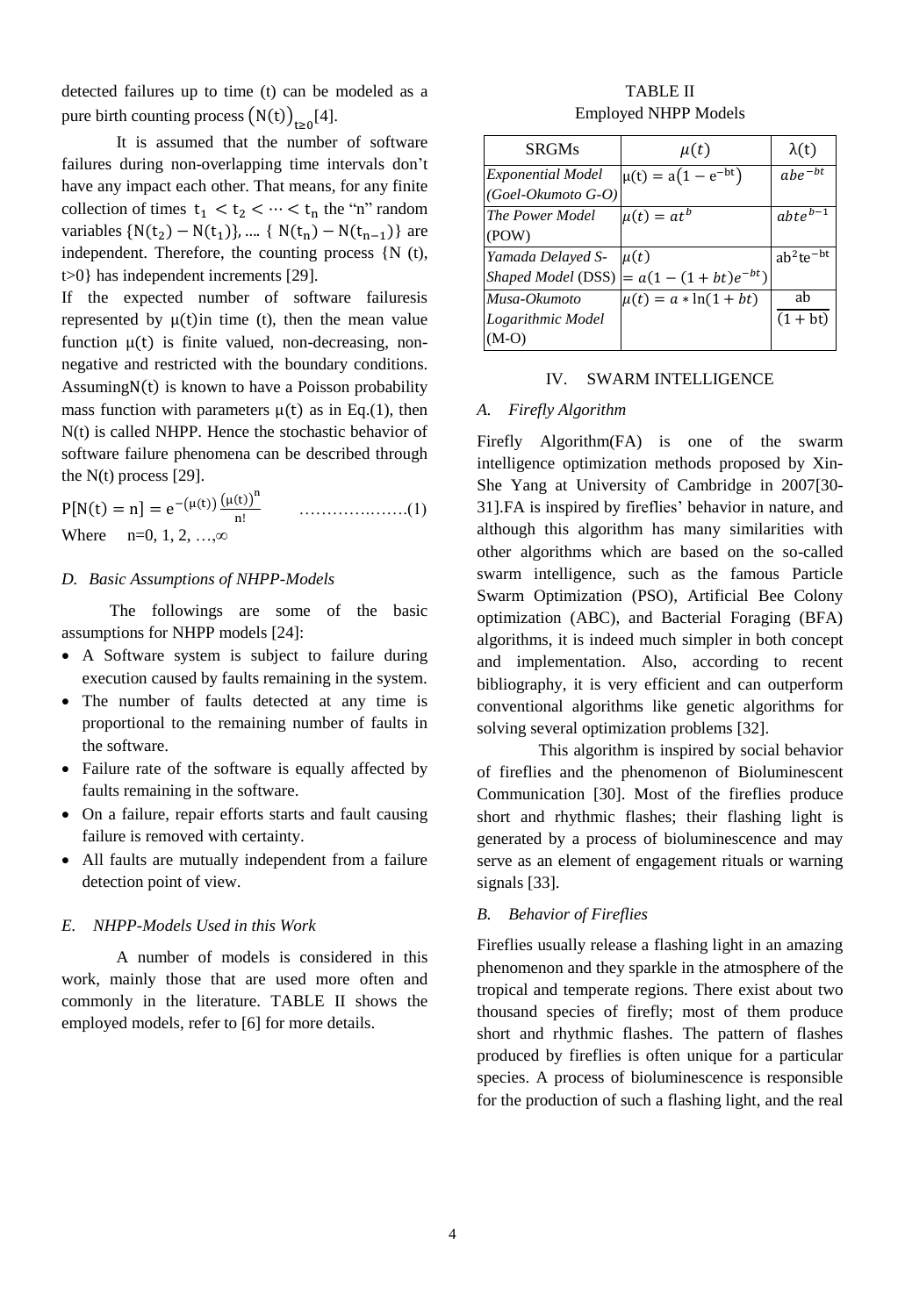functions of those signaling systems are still in assessment. Nevertheless, two fundamental functions of these flashes are:

- Attracting mating partners (communication),
- Attracting potential prey.

Moreover, flashing may also function as a protective and defensive warning mechanism. The rhythmic flash, flashing rate and amount of time, all formulate part of the signal system that brings both sexes together. [34].

Females usually respond to a unique pattern of flashing of males in the same species, whereas in some species, females are able to mimic the mating flashing pattern of other species in order to bait and eat males who might mistake the flashes as a potential appropriate mate [35].

As a fact, the intensity of light at a definite distance (r) from the light source adapts to the inverse square law. To be precise, the light intensity (I) decrease as the distance (r) increases in terms of (I  $\alpha$ )  $1/r<sup>2</sup>$ ). Furthermore, the light keeps being absorbed by the air and becomes weaker as the distance increases. When these two factors are combined, most fireflies become visible at a limited distance, typically to a few hundred meters at night, which is fairly sufficient for fireflies to communicate with each other [36].

## *C. Concept*

To construct a firefly-inspired algorithm, some of the flashing characteristics of fireflies have to be idealized. In accordance, these flashing characteristics can be summarized using the following three rules 36]:

- All fireflies are unisex; therefore each firefly is attracted to other fireflies irrespective of their sex.
- Attractiveness and brightness are proportional to each other, so for any two flashing fireflies, the less bright one will move towards the brighter one. Attractiveness and brightness both decrease as their distance increases. If there is no one brighter than other firefly, it will move randomly.
- The firefly's brightness is determined by the view of the objective function.

According to these three rules, the basic steps of the firefly algorithm (FA) can be summarized as the pseudo code shown in Fig. 1 [34].

*Objective function*  $f(x)$ ,  $x = (x_1, ..., x_d)^T$ *Generate initial population of fireflies*  $x_i$  ( $i = 1, 2, ..., n$ ) Light intensity  $I_i$  at  $x_i$  is determined by  $f(x_i)$ *Define light absorption coefficient while (t <MaxGeneration) for i = 1 : n all n fireflies for j = 1 : i all n fireflies if (> ), Move firefly i towards j in d-dimension end if Attractiveness varies with distance*  $r$  *via exp* $[-\gamma r]$ *Evaluate new solutions and update light intensity end for j end for i Rank the fireflies and find the current best end while Post process results and visualization*

Fig.1 Pseudo code of the firefly algorithm (FA**)**

## *D. Light Intensity and Attractiveness*

The landscape of the objective function controls the brightness of a firefly. As a maximization problem, the brightness can simply be proportional to the value of the objective function [35].

Let the brightness (I) of a firefly at a specific position (x) be considered as a simple case for maximum optimization problem, it can be stated as I(x)  $\alpha$  f(x). On the other hand, the attractiveness (β) is relative; it should be realized or judged by the other fireflies. This way, it will differ with the distance  $(r_{ii})$ between firefly (i) and firefly (j). Furthermore, the intensity of light decreases with the distance from its source, it is also absorbed by the media, so the attractiveness should be allowed to vary with the degree of absorption [34].

In Firefly algorithm, the attractiveness function  $\beta(r)$ of a firefly is a monotonically decreasing function as stated in Eq. (2) [32]

() = <sup>0</sup> − , ( ≥ 1) …..……….(2) *Where,*

*r*: is the distance between two fireflies.

 $\beta_0$  : is the attractiveness at (r = 0).

 $\gamma$ : is the absorption coefficient controlling the decrease of the light intensity.

## *E. Distance*

The distance concerning any two fireflies (i) and (j) at locations  $(x_i)$  and  $(x_j)$ , respectively is the Cartesian distance, and can be defined as in Eq. (3) [36]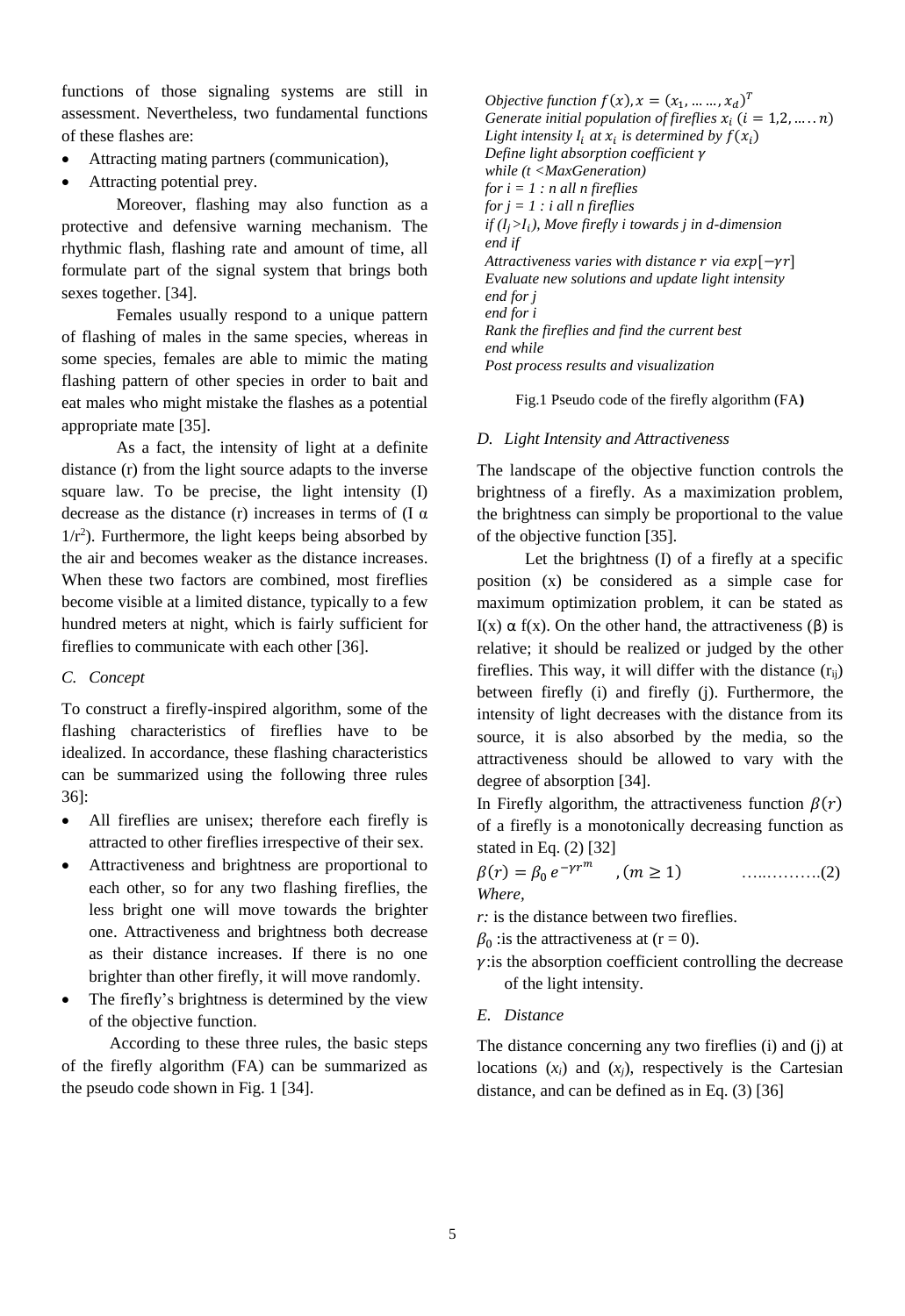$$
r_{i,j} = ||x_i - x_j|| = \sqrt{\sum_{k=1}^{d} (x_{i,k} - x_{j,k})^2}
$$
 ....... (3)  
Where

 $x_{i,k}$ : is the k<sup>th</sup> component of the spatial coordinate  $(x_i)$ of the i<sup>th</sup> firefly,

*d*: is the number of dimensions, in a 2D case, the distance is given as in Eq. (4) [36]

$$
r_{ij} = \sqrt{(x_{i1} - x_{j1})^2 + (x_{i2} - x_{j2})^2} \qquad \dots \dots \dots \dots (4)
$$

#### *F. Movement*

The movement of a firefly (*i*) attracted to another more attractive firefly (*j*) is computed using the attraction Eq.(4) where  $(m=2)$  multiplied by difference between  $x_i$  and  $x_j$  with  $\alpha$  being the randomization parameter. This is shown in Eq. (5)

$$
x_i = x_i + \beta_0 e^{-\gamma r_{i,j}^2} * (x_j - x_i) + \alpha * (rand - \frac{1}{2})
$$
  
........(5)

*Where,*

 $x_i$  is the current position of a firefly,

 $\alpha$  is the randomization parameter.

rand is a random number generator uniformly distributed in the range of [0, 1].

For most cases in the implementation,  $\beta_0 = 1$  and  $\alpha = [0, 1]$ . Furthermore, the randomization term can effortlessly be extended to a normal distribution N (0, 1) or any other distribution [35].

#### V. TESTS AND RESULTS

#### *A. Experimental Data and Parameter Settings*

To test the efficiency of the Firefly algorithm when applied to SRGMs, comparisons are made with previous results obtained using PSO (employing three models) on datasets: Data1, Data2, and Data3 [7], and also compared with results obtained using ACO, and EX-ACO (employing four models) on Musa Data sets taken from the *Data Analysis Center* for Software's Reliability Data set [37] for Project2, Project3, and Project4. TABLE III shows the settings of the parameters for the FA used in this paper.

TABLE III Parameter Settings for Firefly algorithm

| Parameter                          | Value              |
|------------------------------------|--------------------|
| Lower and Upper bounds for (a)     | $[0.00001 - 2000]$ |
| Lower and Upper bounds for (b)     | $[0.00001 - 1]$    |
| Number of fireflies $(n)$          | 25                 |
| number of dimensions (d)           | 2                  |
| the maximum number of generations  | 100                |
| randomization parameter $(\alpha)$ | 0.01               |
| initial attractiveness $(\beta_0)$ |                    |
| absorption coefficient $(\gamma)$  |                    |

#### *B. Evaluation Criterion*

In this work, and for comparison reasons, two type of evaluation criteria are used to measure the performance of the algorithm based models; the first is the Root Mean Square Error-RMSE given in Eq. (6). This measure is used here with (Data1, Data2, and Data3) datasets. The second measure is the Euclidean Distance-ED that was used by Shanmugam and Florence [8], its formulation is shown in Eq. (7) and is used with (Project2, Project3, and Project4) datasets.

RMSE = 
$$
\sqrt{\frac{1}{N} \sum_{i=1}^{N} (m_i - \mu_i)^2}
$$
 (6)

*Where,*

N: is the number of measurements used for estimating model parameters,

 $m_i$ : is the actual failure number.

 $\mu_i$ : is the predicted failure number.

$$
ED = \sqrt{\sum_{i=1}^{N} (m_i - \mu_i)^2}
$$
 (7)

*Where,*

N,  $m_i$ ,  $\mu_i$  is the same as in previous equation (Eq. (6)).

#### *C. Comparisons using RMSE*

The Firefly algorithm is trained and tested using (70%, 30%) training and testing percentages respectively, the same percentages were used by Sheta [7] for Data1, Data2, and Data3, the results are then compared with those obtained using PSO [7] for (EXP, POW and DSS) Models. TABLES IV, V and VI show the results of FA and the comparisons with PSO for Data1, Data2 and Data3 using RMSE and testing 30%.Results show that FA outperformed PSO for all models in Data1, Data2, and Data3. Best results are shown in bold.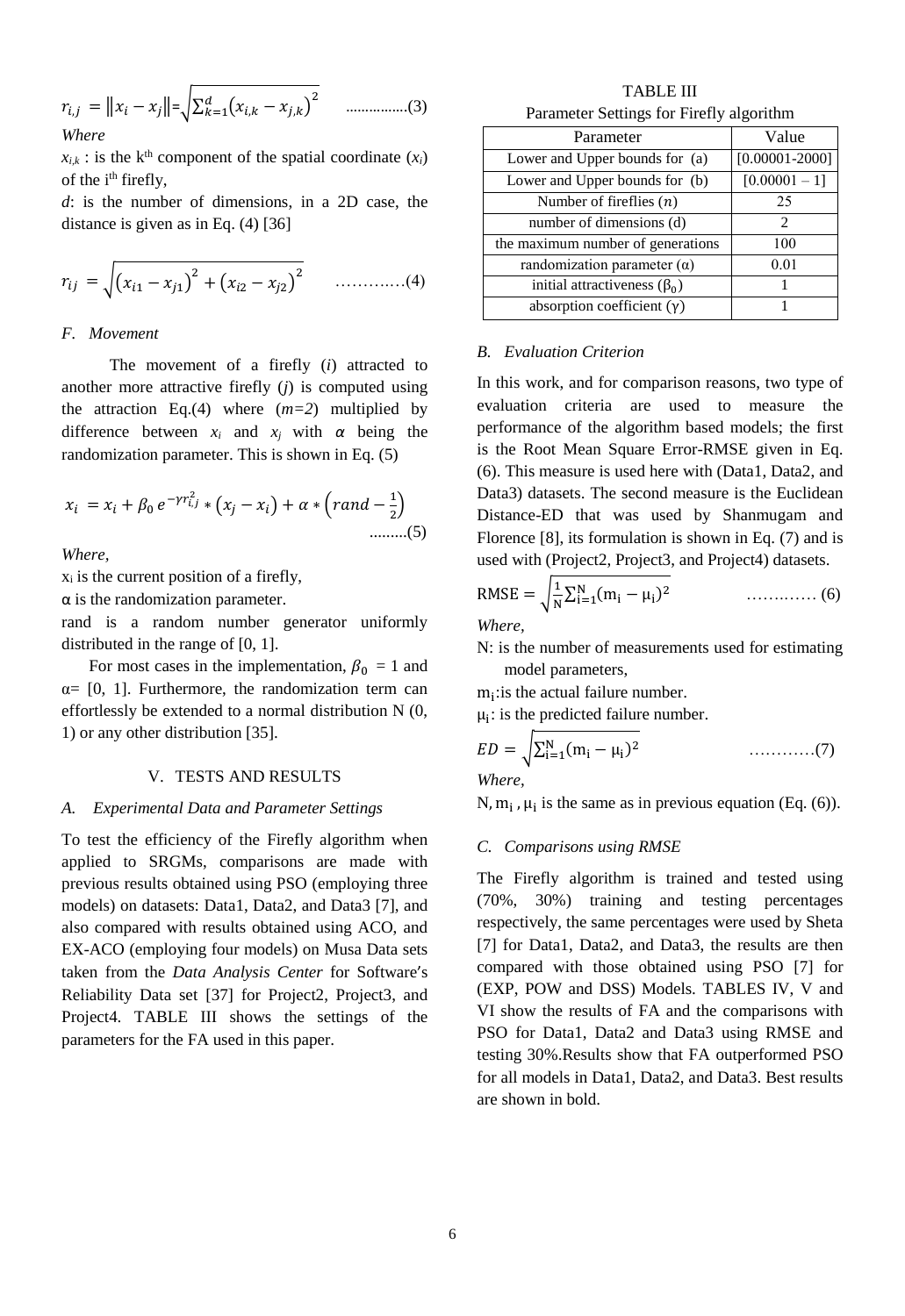TABLE IV Comparison of FA and PSO using RMSE (Data1)

|            | FA      | <b>PSO</b> |
|------------|---------|------------|
| $EXP(G-O)$ | 15.9041 | 119.4374   |
| <b>POW</b> | 43.0197 | 152.9372   |
| <b>DSS</b> | 16.2004 | 26.3015    |

TABLE V Comparison of FA and PSO using RMSE (Data2)

|            | FA      | <b>PSO</b> |
|------------|---------|------------|
| $EXP(G-O)$ | 22.9082 | 80.8963    |
| l POW      | 81.5982 | 149.9684   |
| l DSS      | 6.9173  | 17.0638    |

TABLE VI Comparison ofFA and PSO using RMSE (Data3)

|            | FA      | <b>PSO</b> |
|------------|---------|------------|
| $EXP(G-O)$ | 10.7637 | 13.6094    |
| <b>POW</b> | 12.6660 | 14.0524    |
| <b>DSS</b> | 11.8653 | 47.4036    |

#### *D. Comparisons using Euclidean Distance*

FA was also trained using other data sets and other training percentages, the results were compared with those achieved using ACO and extended ACO [8]which employed the same datasets and (100%) of data for each set for training for the (G-O, POW, DS S, and M-O) models for Project2, Project3, and Project4. The comparison was done using Euclidean Distance. TABLES VII,VIII and IX show the comparison among FA, ACO, and Ex-ACO.

Results for Project2 in TABLE VII show that Ex-ACO outperformed both FA and ACO for all models. Results are also depicted by Fig .2.

TABLE VII Comparison among FA, ACO and Ex-ACO (Project2)

|            | FA      | <b>ACO</b> | Ex-ACO  |
|------------|---------|------------|---------|
| $EXP(G-O)$ | 42.7901 | 60.0371    | 28.5891 |
| <b>POW</b> | 46.3033 | 52.8854    | 34.0521 |
| <b>DSS</b> | 42.5206 | 52.8854    | 33.0461 |
| $M-O$      | 42.2256 | 26.0385    | 17.359  |



Fig. 2 Differences among Search Algorithms (Project2)

Results of Project3 in TABLE VIII, on the other hand, showed that FA was better than both ACO and Ex-ACO for all models. Fig. 3 illustrates this.

TABLE VIII Comparison among FA, ACO and Ex-ACO (Project3)

|            | FA      | <b>ACO</b> | Ex-ACO  |
|------------|---------|------------|---------|
| $EXP(G-O)$ | 30.4631 | 71.5489    | 34.0709 |
| <b>POW</b> | 15.3948 | 57.5801    | 47.5814 |
| <b>DSS</b> | 30.7734 | 57.5801    | 48.4914 |
| M-O        | 20.5183 | 36.1891    | 24.126  |



Fig .3 Differences among Search Algorithms (Project3)

Results of Project4 showed in TABLE IX and demonstrated in Fig.4 also indicated that FA performed better than all others except for the M-O model, where Ex-ACO performed better than all.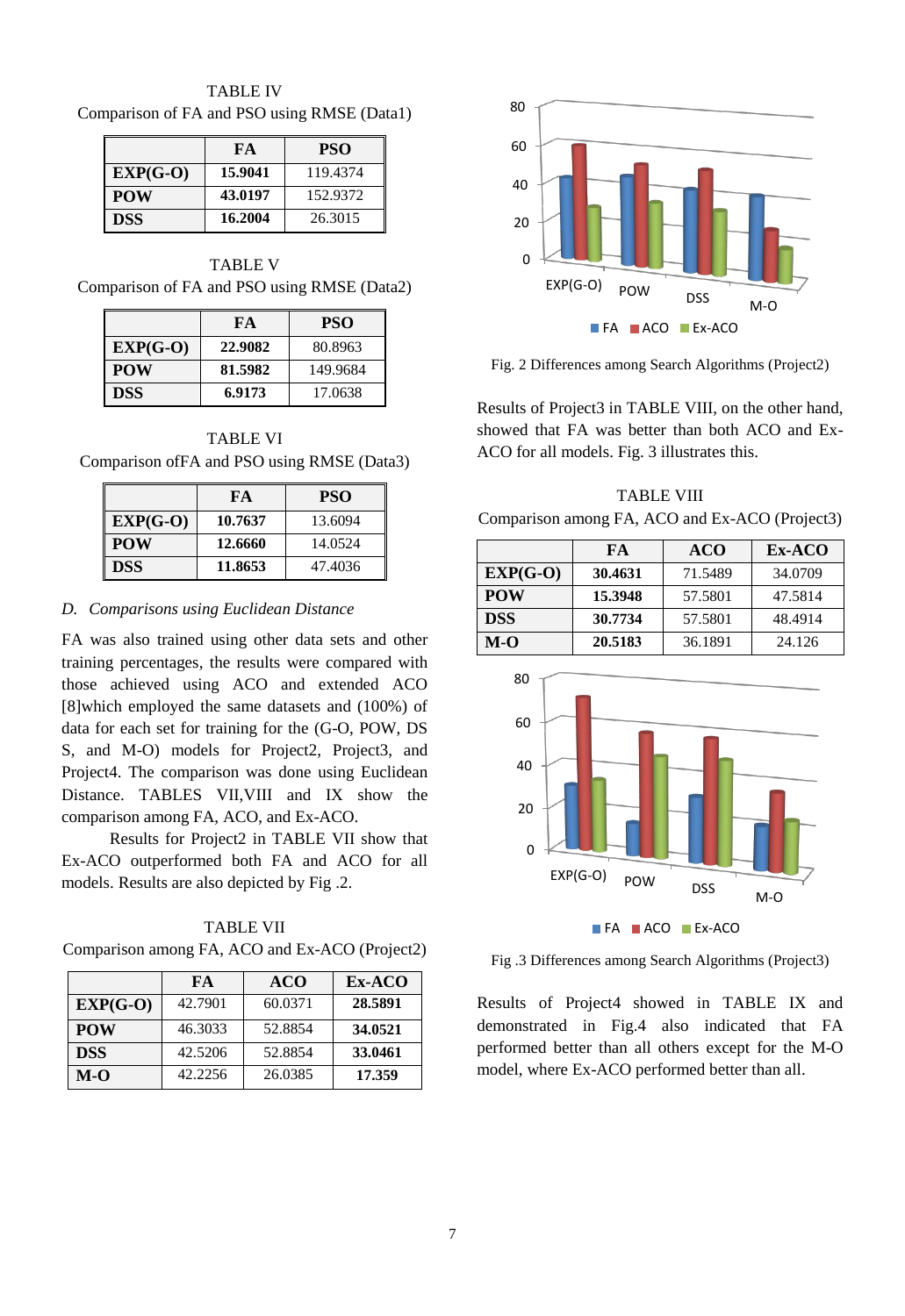|            | FA      | <b>ACO</b> | $Ex-ACO$ |
|------------|---------|------------|----------|
| $EXP(G-O)$ | 25.7488 | 71.4015    | 35,0007  |
| <b>POW</b> | 28.5832 | 53.2234    | 34.2645  |
| <b>DSS</b> | 25.6125 | 53.2234    | 35.2635  |
| $M-O$      | 26.4196 | 33.1728    | 22.1152  |

TABLE IX Comparison among FA, ACO and Ex-ACO (Project4)



Fig. 4 Differences among Search Algorithms (Project4)

# VI. CONCLUSIONS

In this work, Firefly algorithm was used to estimate the parameters of Software Reliability Growth Models. Some numerical examples based on a real failure data were used; experimental results showed that FA was effective for estimating the parameters of SRGMs. The comparison was carried out with PSO, ACO and Ex-ACO, where FA outperformed all others, apart from some cases where Ex-ACO was better.

## VII. REFERENCES

- [1] A. Wood, "Software Reliability Growth Models", *Tandem Tech., Technical Report*, Vol. 96.1, Tandem Computers Inc., Corporate Information Center, Cupertino Calif., Part Number 130056. 1996.
- [2] T.H. Sheakh, V. Singh, "Taxonomical Study of Software Reliability Growth Models", *International Journal of Scientific and Research Publications*, ISSN 2250-3153, Vol.2, Issue.5, pp: 1-3. 2012.
- [3] L.Shanmugam, L.Florence, "A Comparison of Parameter Best Estimation Method for Software Reliability Models", *International Journal of Software Engineering & Applications (IJSEA)*, Vol.3, No.5, pp: 91-102. 2012.
- [4] P. H.A. Meyfroyt, "Parameter Estimation for Software Reliability Models", *Thesis, Eindhoven: Technische Universiteit Eindhoven*, pp: 1-65. 2012.
- [5] C.J. Hsu, and C.Y. Huang, "A Study on the Applicability of Modified Genetic Algorithms for the Parameter Estimation of Software Reliability Modeling", *IEEE 34th Annual Computer Software and Applications Conference* 2010.
- [6] N.A.AL-Saati,M. A.Alabaje, "The Use of Cuckoo Search in Estimating the Parameters of Software Reliability Growth Models*",International Journal of Computer Science and Information Security(IJCSIS),* Vol.11, No.6, June 2013.
- [7] A.Sheta, "Reliability Growth Modeling for Software Fault Detection Using Particle Swarm Optimization", *IEEE Congress on Evolutionary Computation Sheraton Vancouver Wall Centre Hotel, Vancouver, BC, Canada 2006*, pp: 3071- 3078.
- [8] L.Shanmugam, L.Florence, "An Improved ACO Technique for Parameter Estimation", *European Journal of Scientific Research*, ISSN 1450-216X , Vol. 89, No.1, pp:101-108. 2012.
- [9] M.Xie, G.Y.Hong,C.Wohlin,"Modeling and Analysis of Software System Reliability", *In Case Studies on Reliability and Maintenance*, Published by John Wiley and Sons, Inc., Hoboken, New Jersey, Online ISBN: 9780471393009, pp: 233–250. 2003
- [10] H.Okamura, A. Murayama,T.Dohi, "EM algorithm for Discrete Software Reliability Models: A Unified Parameter Estimation Method", *Proceedings of theEighth IEEE International Symposium on High Assurance Systems Engineering (HASE'04),*2004. pp: 219 - 228.
- [11] C.Y.Huang, "Performance Analysis of Software Reliability Growth Models with Testing Effort and Change-Point", *Journal of Systems and Software*, Vol. 76, pp: 181-194.2005.
- [12] C.Y.Huang, S.Y.Kuo, M.R.Lyu, "An Assessment of Testing-Effort Dependent Software Reliability Growth Models", *IEEE Transactions on Reliability*, Vol.56, No.2, pp: 198-211. 2007.
- [13] Hsu, C.J., Huang, C.Y., Chen, T.Y., (2008), "Fast Abstract: A Modified Genetic Algorithm for Parameter Estimation of Software Reliability Growth Models", *19th International Symposium on Software Reliability Engineering*, pp: 281-282.
- [14] A. Yadav, R.A.Khan, "Critical Review on Software Reliability Models", *International Journal of Recent Trends in Engineering*, Vol.2, No.3,pp:114- 116.2009.
- [15] R.SatyaPrasad, O.NagaRaju, R.R.LKantam,"SRGM with Imperfect Debugging by Genetic Algorithms",